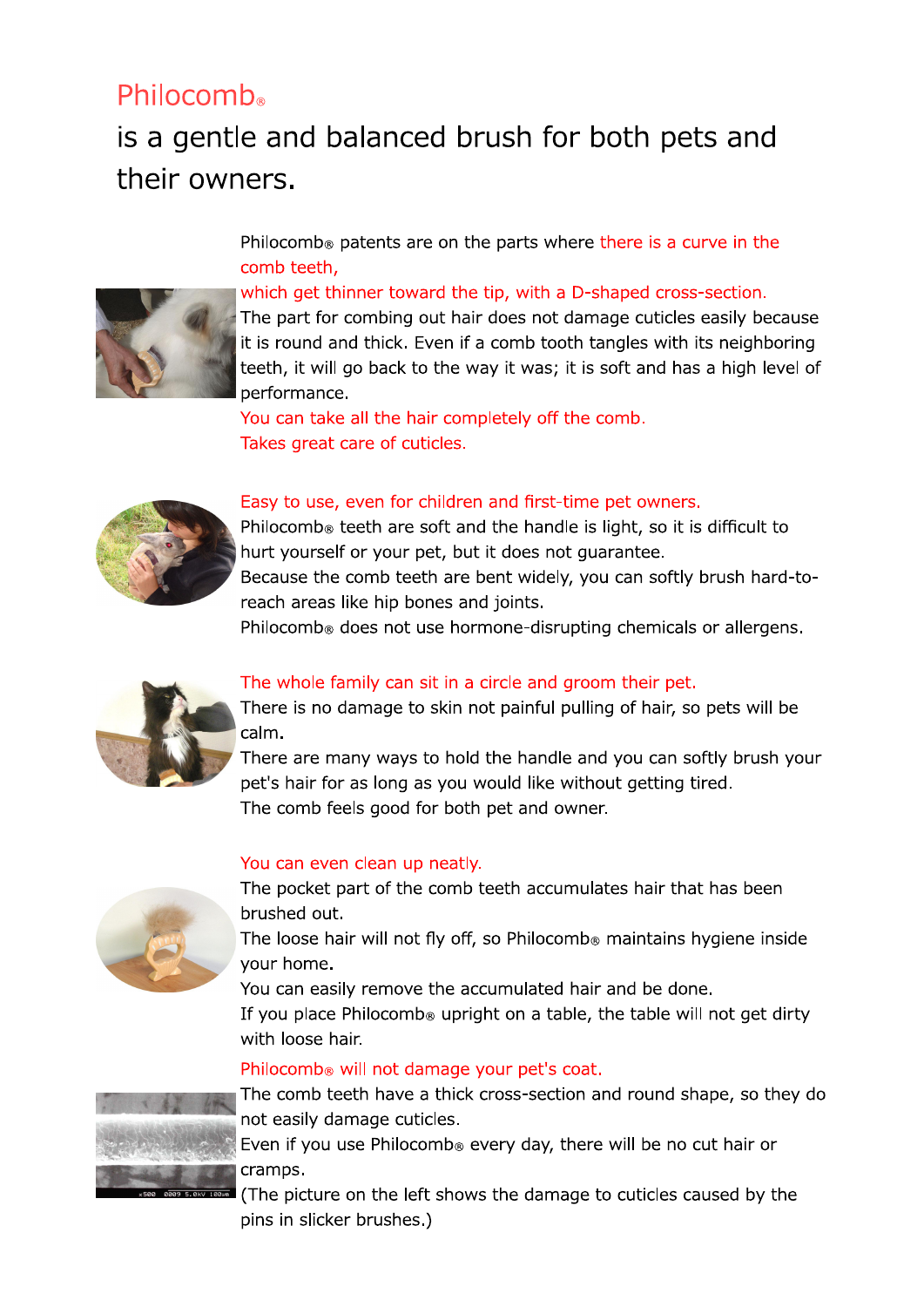

Philocomb<sup>®</sup> E1 (Soft) Dimensions: width 8 cm, height 10 cm, thickness 2 cm; Weight: 48 g



Philocomb<sup>®</sup> E2 (Hard) Dimensions: width 8 cm, Weight: 48 g

### Philocomb<sup>®</sup> E1 (Soft)

Types of Philocomb®

has wide comb teeth that can be used on rabbits, cats, and all breeds of dogs.

We offer a starter kit for first-time pet owners and children, so you can use Philocomb<sup>®</sup> with peace of mind.

#### Philocomb<sup>®</sup> E2 (Hard)

powerfully catches loose hair so that it can completely remove hair from breeds such as Akita, Corgis, and Labrador Retriever. Medium-sized dogs and large-sized dogs,

with short hair. Philocomb® E2 (Hard) is an especially effective comb for dogs when they are shedding (spitz dogs in particular).

It can powerfully remove loose hair.

For powerful short-haired breeds, Philocomb® E2 (Hard) height 10 cm, thickness 2 cm; makes dogs' hair feel good to touch and look glossy.



Philocomb® E3 (Long) Dimensions: width 8 cm, height 10 cm, thickness 2 cm; Weight: 48 g

#### Philocomb<sup>®</sup> E3 (Long)

is for long-haired breeds that are difficult to groom, such as rabbits, cats, dogs, and pets who dislike being brushed. Grooming at home is easy when you are taking great care of the hair of animals like Maine Coon and Golden Retriever. Philocomb<sup>®</sup> E3 (Long) is also easy to use with poodle and their strong curls by gently lengthening their hair.

Philocomb<sup>®</sup> E3 (Long) has a cross-sectional shape with a thickness greater than pin brushes in the parts that touch the coat, so that you can take great care of the cuticles in longhaired animals.

Philocomb<sup>®</sup> E3 (Long) also does not easily damage long and thin coats, and it decreases hair breakage.

There is a curvature at the end so that it can loosen tangles without pulling and does not harm to your pet.

If you brush gently, the tangles will naturally untangle so that the loose hair can be removed.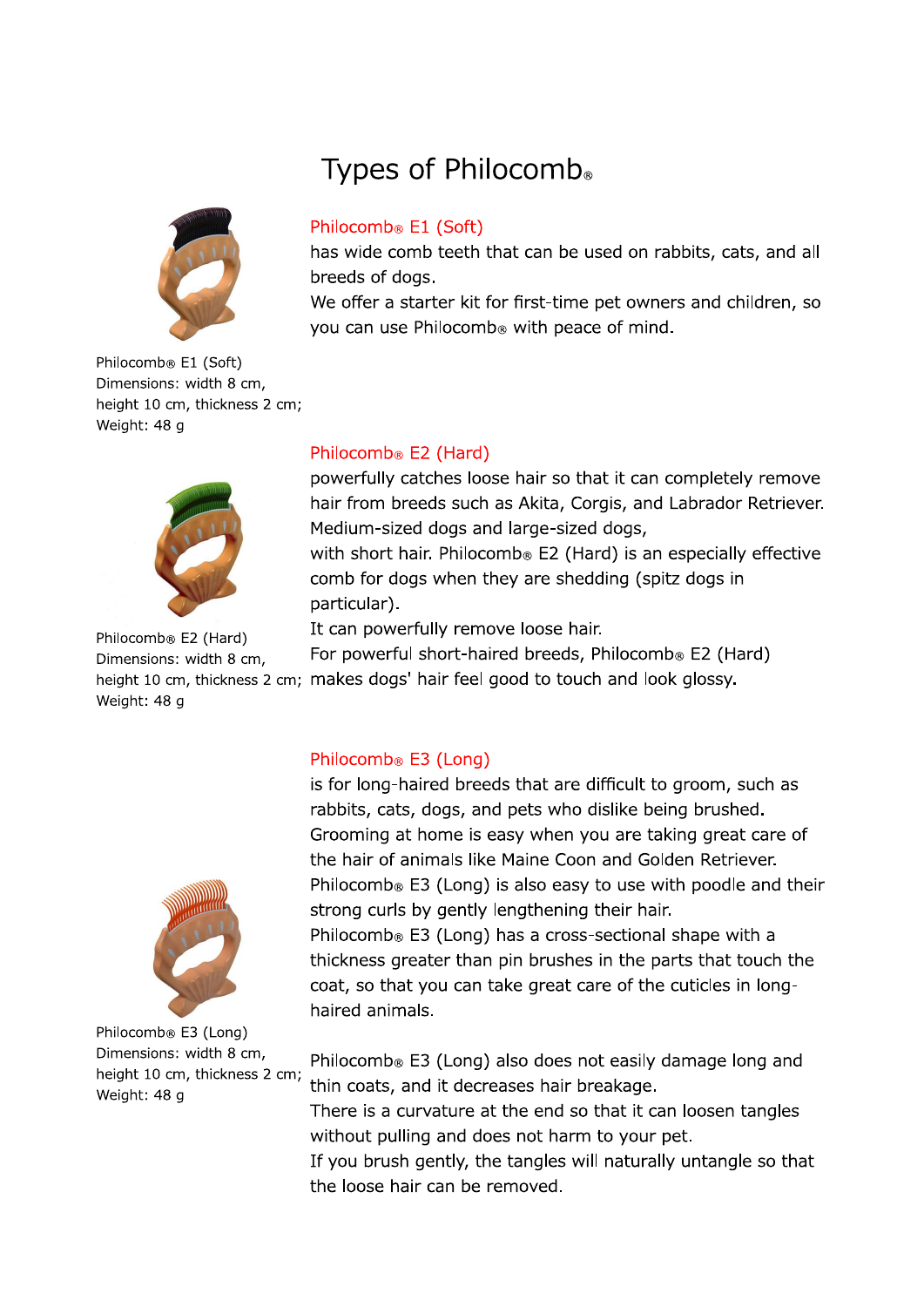## Brushes and the Conditions of Cuticles

It is said that brushes for pets damage their coats.

It is said that slicker brushes break hair, so if you want to take great care with the hair, then you should use a pin brush.

We looked under an electron microscope to see what happens with pin brushes.

For our test, we fixed the roots of a coat of hair and attached a weight to the tips of the hair.

Halfway through, we exposed the components of the test, made the fixed parts level, and brushed toward the tips of the hair.

We brushed in a direction of easy flow that would not go against the cuticles.

This was photographed with an electron microscope after brushing once.

We saw white powder, coiled, and natural status immediately after the weights were powder, coiling, and curling removed. What coiled and curled was naturally lengthened.

This is the coat of a golden retriever (hair in October).

The electron microscope is the Hitachi Scanning Electron Microscope S-2300.

| How the coat was                         |                                   | <b>Weights used</b> |                                                                     |                |  |                 |                          |                 |                               |
|------------------------------------------|-----------------------------------|---------------------|---------------------------------------------------------------------|----------------|--|-----------------|--------------------------|-----------------|-------------------------------|
|                                          |                                   | 3 <sub>g</sub>      |                                                                     | 5 <sub>g</sub> |  | 20 <sub>g</sub> |                          | 30 <sub>g</sub> |                               |
| Shapes of<br>the test<br>compo-<br>nents |                                   |                     | <b>Edge shape</b> $\ (2)\ $ A white powder $\ (3)\ $ A lot of white |                |  | I.              | Failure; it was<br>  cut |                 |                               |
|                                          | $\phi$ 0.2 mm                     | ll--                | lNo change                                                          | $- -$          |  |                 | $(4)$ Coiled             |                 | Failure; it was<br><b>cut</b> |
|                                          | $\varphi$ 0.8 mm                  | --                  | No change                                                           | $ -$           |  | (5)             | Curled<br>llsomewhat     |                 | --  Curled                    |
|                                          | $\varphi$ 1 mm                    | --                  |                                                                     |                |  |                 | (6) No change            |                 | --  Curled somewhat           |
|                                          | $ $ Comparison<br>and<br>contrast |                     | $(1)$ Non-treated                                                   | <b></b>        |  | --              |                          |                 |                               |

(1) Non-treated condition The coat of a golden retriever.



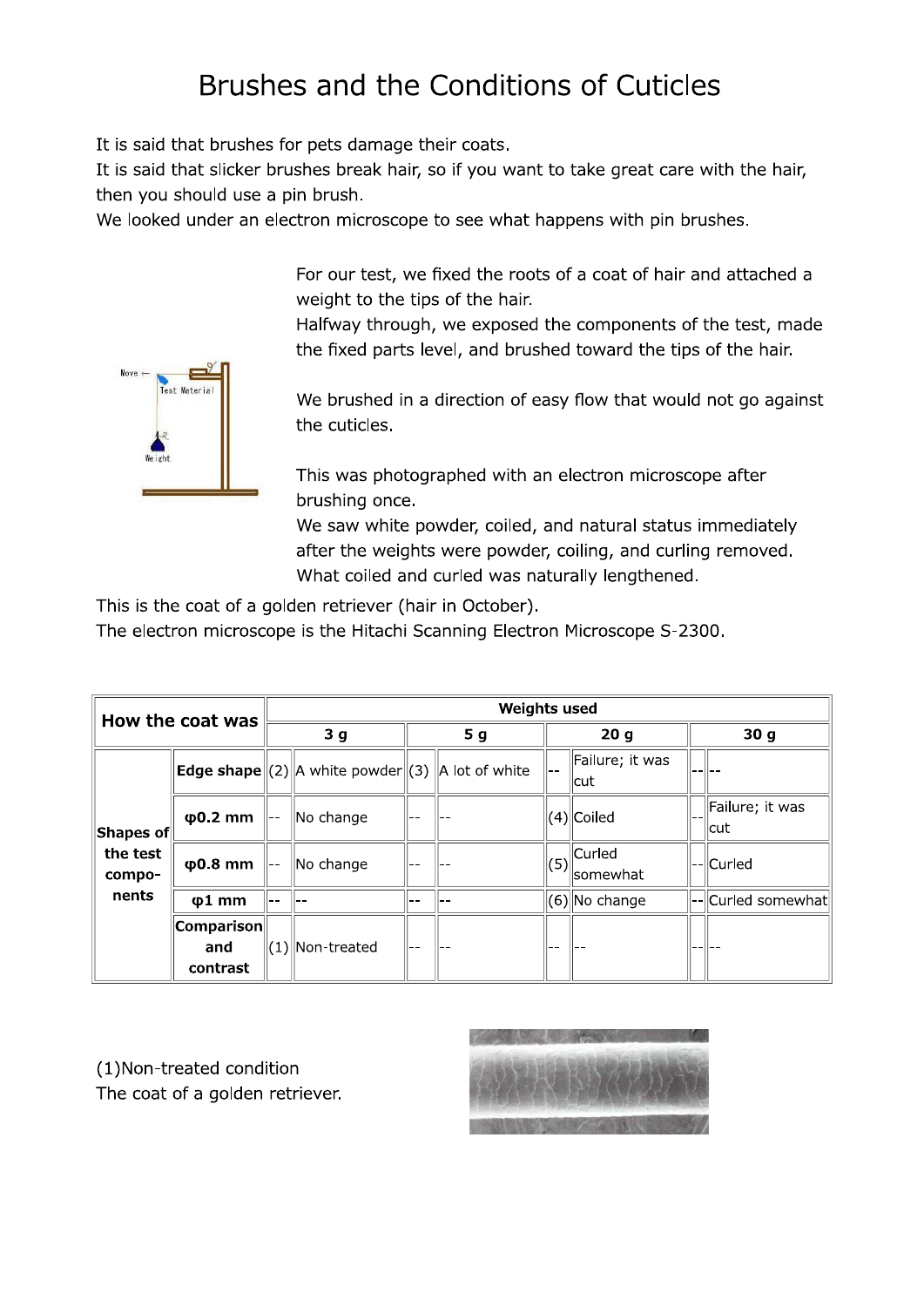### (3)(Mat breakers, etc.) Edge shape



Has an edge shape that can be seen in hairballs and barber's clippers. The angle of the crosssection is less than 90 degrees, nearly the same.

### Light weight (5 g).

 $(4)$  (Slicker brush)  $\phi$ 0. 2 mm



Thin wires with a diameter of 0.2 mm. 20 g weight.

 $(5)$  (Pin brush)  $\phi$ 0.8 mm



Wires with 0.8 mm diameter. 20 g weight.

 $(6)$  (Philocomb<sup>®</sup>)  $\phi$ 1 mm



Wires with 1 mm diameter. 20 g weight.



A white powder appeared on the edge. The cuticles were an unstuck vertical line.



We can see the cuticles standing out, but less damage than with the edge shape.



Cannot see any damage to the hair. Long-haired breeds lost hair with the slicker brush, so we can understand the reason for using pin brushes from this picture.



Cannot see any damage to the hair.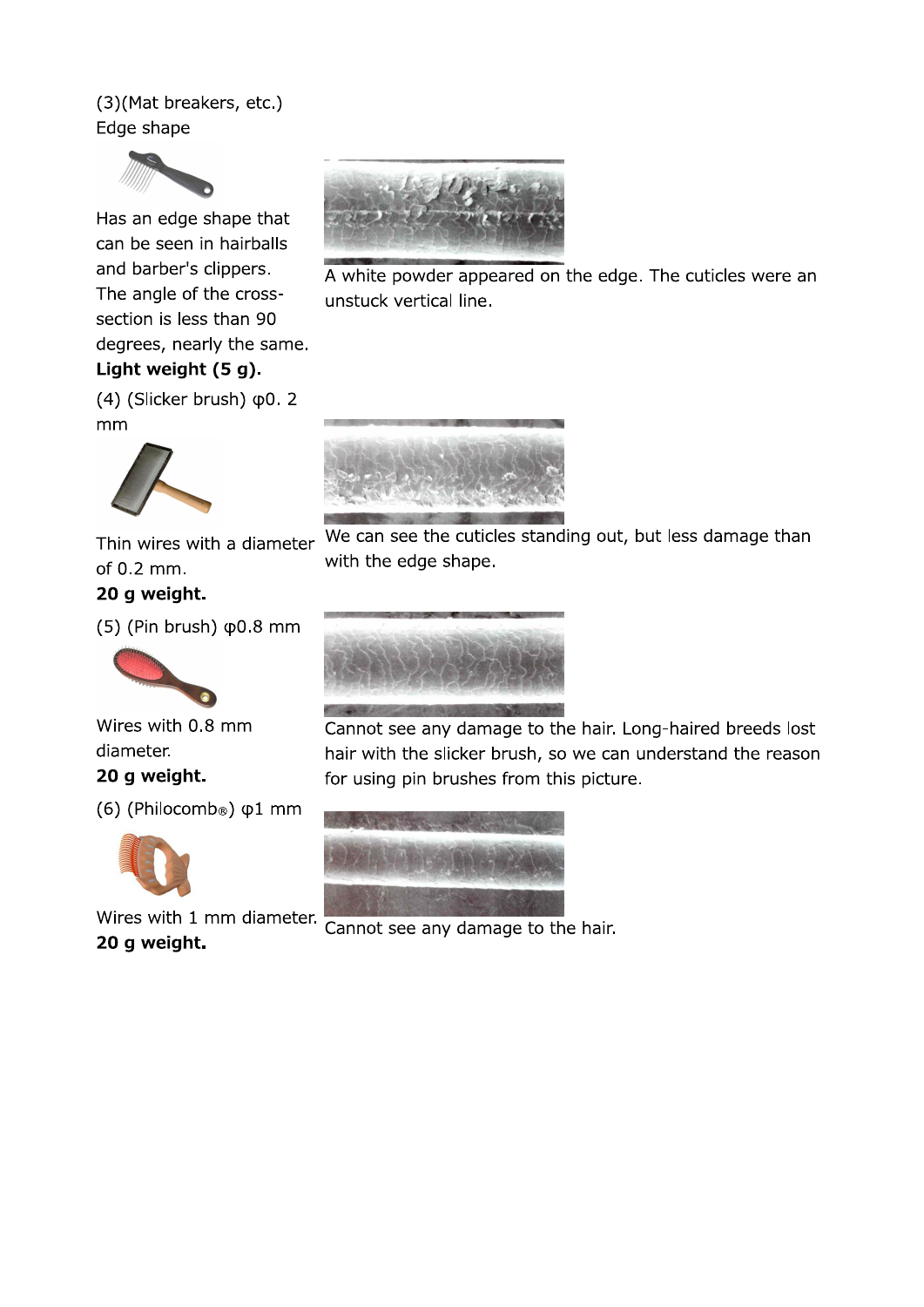## Philocomb<sup>®</sup> Teeth



® Teeth" border="0">

How we tested durability with ordinary use: We fitted a 10-cm wool pad (wool mattress) onto a part of a rotating drum. The wool pad had a 2.5-cm hair length and was sheepskin-shaped.



The sheepskin gave a large amount of resistance when we combed it; combing required more force than when one is combing a pet.



The white comb teeth are a different material for the comparison test.

The rotating drum rotated 140 times every minute and the pressing force of the comb teeth was 200 g with a circumferential speed of 150 cm per second.



A photograph from after the test

The drum rotated 150,000 times.

All but one of the white teeth(PBT) broke off; among the black teeth, no tooth was fractured. The black teeth are what we use for Philocomb®.

We can confirm that Philocomb<sup>®</sup> has strong durability, with no abnormalities occurring after it was used 150,000 times.

The teeth on Philocomb® were selected using advanced technology from engineering and plastics with a special characteristic appropriate for comb teeth.

Philocomb<sup>®</sup> has a wide curvature and long life.